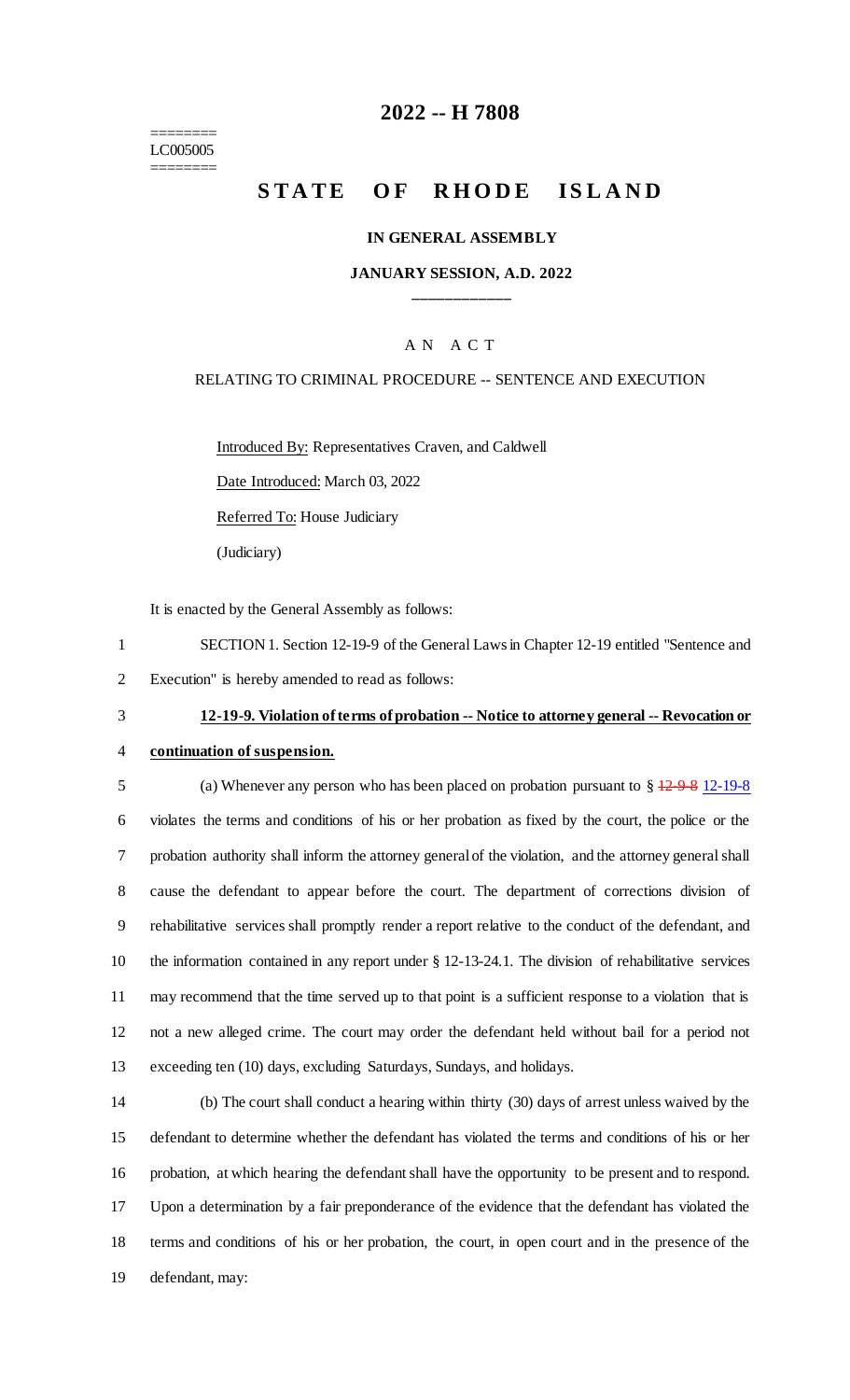- (1) Remove the suspension and order the defendant committed on the sentence previously
- imposed, or on a lesser sentence;
- (2) Impose a sentence if one has not been previously imposed;
- (3) Stay all or a portion of the sentence imposed after removal of the suspension;
- (4) Continue the suspension of a sentence previously imposed; or
- (5) Convert a sentence of probation without incarceration to a suspended sentence.
- (c) The court shall sentence for a violation under subsection (b) of this section in
- accordance with judicial sentencing benchmarks.
- SECTION 2. This act shall take effect upon passage.

======== LC005005 ========